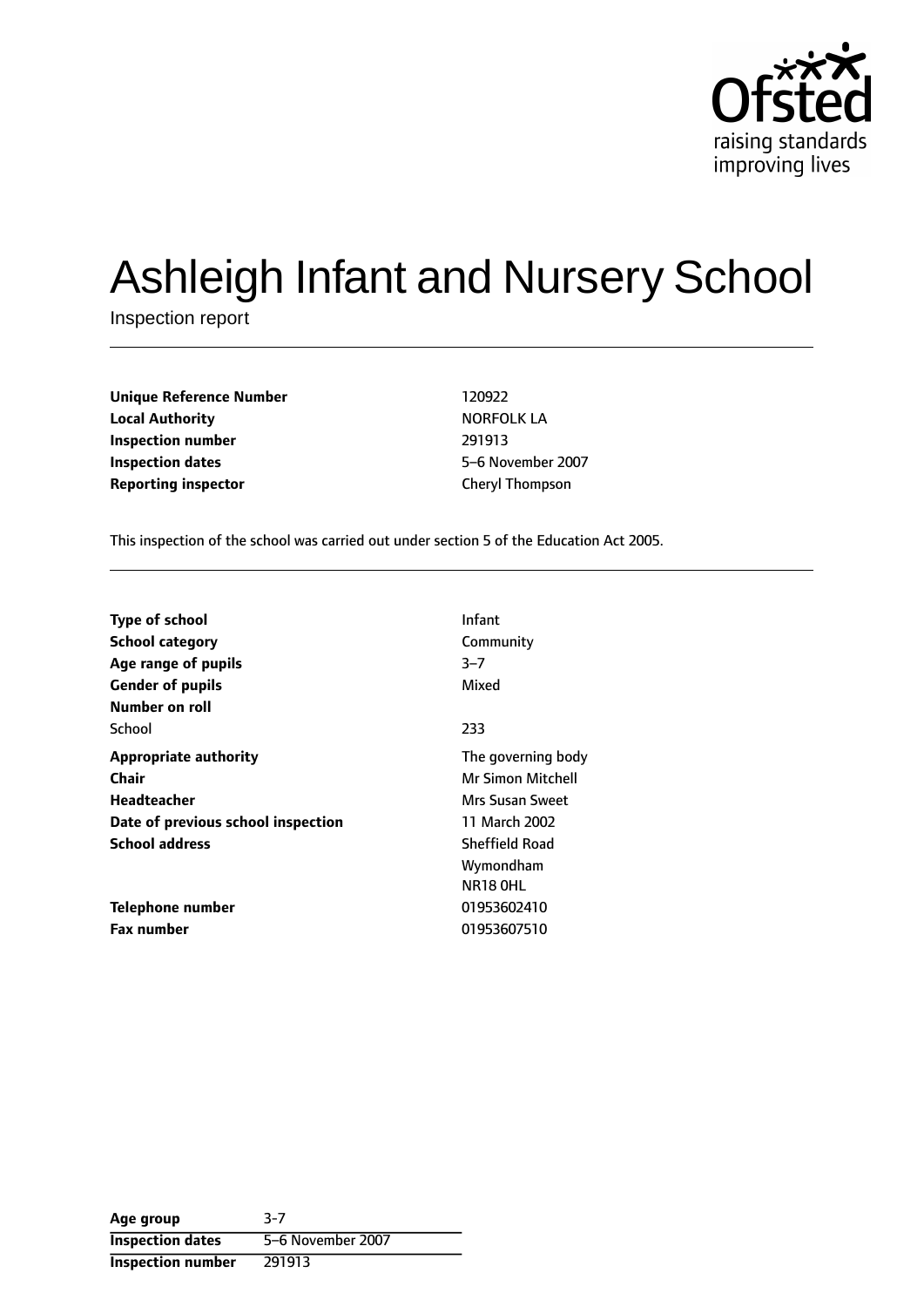.

© Crown copyright 2007

#### Website: www.ofsted.gov.uk

This document may be reproduced in whole or in part for non-commercial educational purposes, provided that the information quoted is reproduced without adaptation and the source and date of publication are stated.

Further copies of this report are obtainable from the school. Under the Education Act 2005, the school must provide a copy of this report free of charge to certain categories of people. A charge not exceeding the full cost of reproduction may be made for any other copies supplied.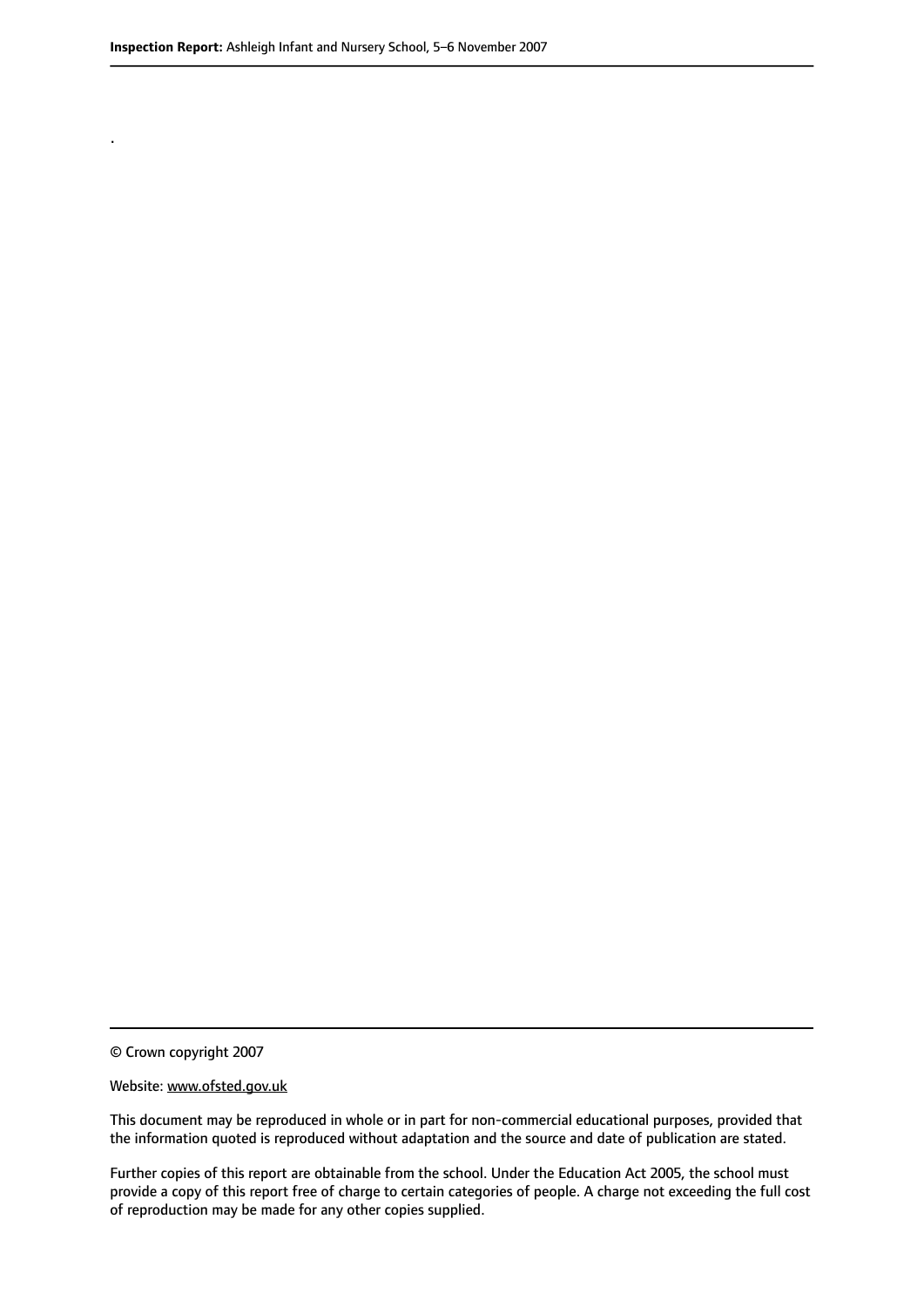# **Introduction**

The inspection was carried out by two Additional Inspectors.

### **Description of the school**

This is an average sized infant school serving its locality on the edge of Wymondham. Almost all pupils are White British with very small numbers of minority ethnic pupils and those who are at the very early stages of learning English. The number of pupils eligible for free school meals is below average, as is the proportion of pupils with learning difficulties and/or disabilities. However, there is a much higher than usual number of pupils who have significant learning difficulties and/or disabilities. On entry to school, children's attainment is very wide ranging but, on balance, typical for the age group.

#### **Key for inspection grades**

| Grade 1 | Outstanding  |
|---------|--------------|
| Grade 2 | Good         |
| Grade 3 | Satisfactory |
| Grade 4 | Inadequate   |
|         |              |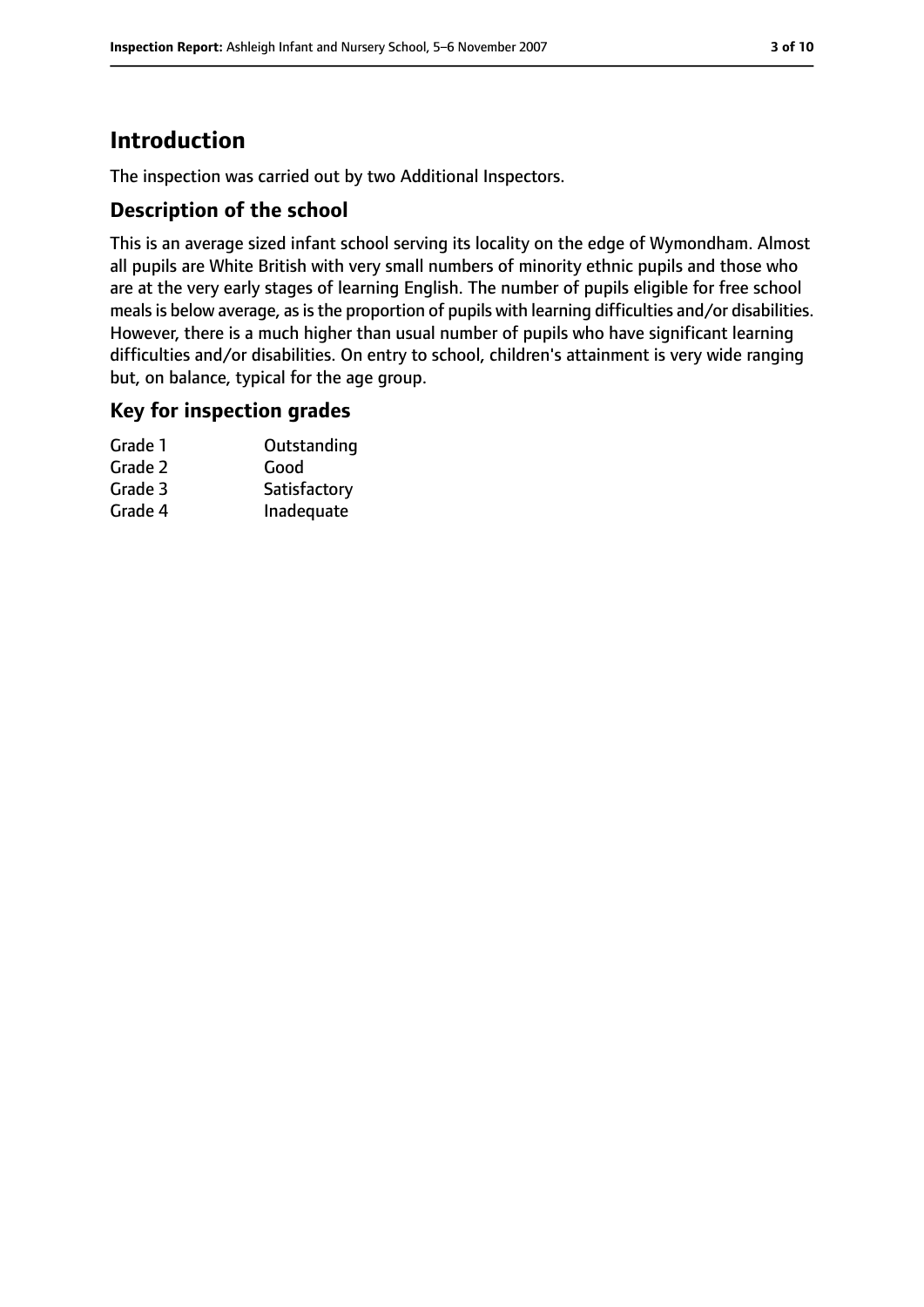## **Overall effectiveness of the school**

#### **Grade: 2**

This is a good school and a happy community where relationships are excellent. The school is correct in its judgement that it provides a good education and good value for money. The key to the school's success is the headteacher's clear vision and determined leadership for high standards and making sure 'every family matters'. The success of this leadership can be seen in the above average standards pupils attain and parents' very supportive comments such as, 'My child has thrived and developed in the care of Ashleigh school,' and, 'The school is a fun and friendly place to be'. The school provides good care, guidance and support. Pupils and their families are known well so that any difficulties are noted quickly and dealt with. Pupils say they feel safe in school and are very happy with all it provides. They take pride in being an 'Ashleigh boy or girl' and detail their favourite aspects as 'our teachers' and 'we're never bored'.

From their start in Nursery, the great majority of pupils achieve well as they move through the school, not only in learning and in using numeracy, literacy and information and communication technology skills but also in their personal development. By the end of Year 2, standards are above average and pupils' personal development is good. They are well prepared for their future education. Pupils love coming to school and thoroughly enjoy all that it has to offer and demonstrate this with their good behaviour and attendance. They have a good understanding of how to keep themselves safe, fit and healthy and they take part enthusiastically in the 'huff and puff' sessions.

Teaching is good and underpinned by excellent relationships. Pupils know their efforts are valued, which encourages their positive attitudes to learning. The curriculum is satisfactory overall and developing well. There are a good range of clubs and the links between subjects in Year 1 provide interest and relevant opportunities to develop good literacy and numeracy skills. Teachers plan effectively in year group teams but are not always planning enough challenge for more able pupils in Year 2.

Leadership, management and governance are good with a strong commitment to continue to develop the very good extended school provision. The school has good systems in place to check on its work although it is not yet making the best use of all the information it gains from data to set targets for improvement. The capacity for further improvement is good.

#### **Effectiveness of the Foundation Stage**

#### **Grade: 2**

The Foundation Stage provides a good start to children's education. Children are keen to learn because the curriculum is well planned and teaching is good. A key strength is the emphasis on involving parents in their child's education and the information provided to help them do this. Through parental comments such as, 'A lovely school, caring adults and good teaching,' and, 'My child cannot wait to get up to go to school,' it is clear that parents are pleased with the provision and have great confidence in the school. Children make particularly good progress in their personal development in the Nursery and learn to consider each other and take responsibility for the equipment they use. The carefully organised transition from Nursery to Reception meansthat children continue their good progress especially in developing calculation skills and learning letter sounds to help them read and write. These skills give them a good start in Year 1. Though very new to the post, the Foundation Stage leader provides good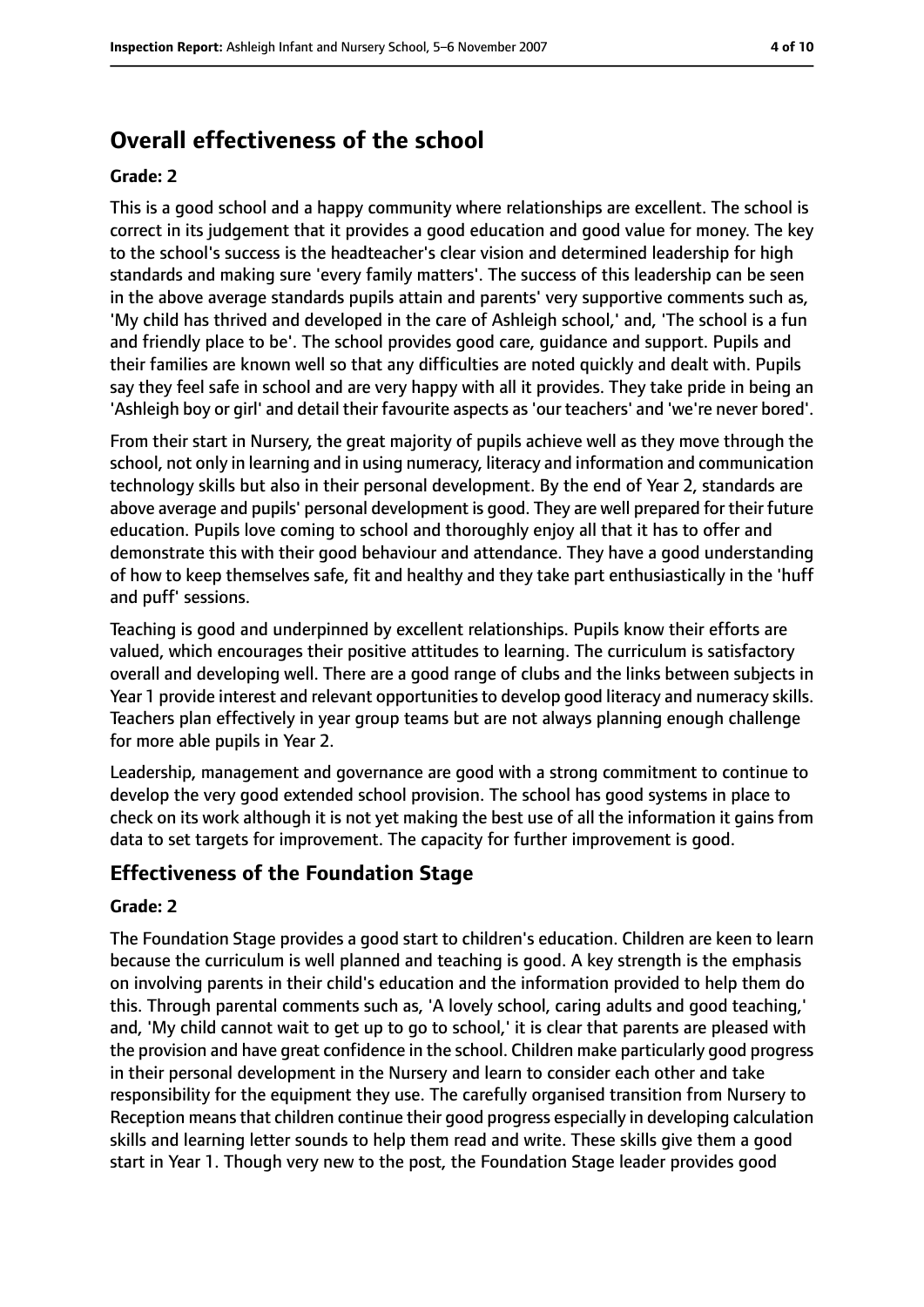leadership for a strong team and has a good understanding of the strengths and areas to improve.

### **What the school should do to improve further**

- Raise standards further by ensuring more able pupils are sufficiently challenged in lessons.
- Make more efficient use of all the data collected about the school to set easily measured targets in school development planning.

## **Achievement and standards**

#### **Grade: 2**

Children's attainment on entry to the Nursery is very wide ranging but generally at a level typical for their age. As children move through the school they make good progress, not only academically but in their personal development. A strength is the good progress made in developing basic literacy and numeracy skills which pupils use profitably in Years 1 and 2 in their creative writing and problem solving activities. Pupils with high levels of difficulties and/or disabilities thrive in the school's good care and support and make good progress. Pupils who are at the early stages of learning English also make good progress because of the proficient help they receive and the friendliness of the school community.

Standards are above average and have remained so since the last inspection in spite of demographic changes which have led to changes in pupils' attainment on entry. The school is usually more successful than most in ensuring a higher than average proportion of pupils reach the expected level for seven-year olds. However, the proportion of pupils attaining the higher level is similar to average and the school has correctly identified that it must ensure a few of its more able pupils do even better.

## **Personal development and well-being**

#### **Grade: 2**

Pupils' personal development, including their spiritual, moral, social and cultural development is good. Excellent relationships mean pupils are confident and have positive attitudes to learning. Behaviour is good overall. When teaching is outstanding, so is behaviour; similarly, when teaching lacks sufficient pace, pupils tend to become restless. Pupils feel that there is no bullying in the school and are very confident that should they have any worries, any adult would deal with their concerns. Pupils have a good understanding of a healthy diet and how to keep themselves fit by vigorous exercise. The good range of visits and visitors contributes well to their understanding of how to keep themselves safe and how to prevent accidents.

# **Quality of provision**

## **Teaching and learning**

#### **Grade: 2**

Teaching and learning are good. Excellent relationships underpin teachers' good class management. Lessons move along at a suitable pace with good use made of the interactive white boards to enliven lessons and involve pupils in learning. Teachers of the same year group plan together effectively to ensure that pupils have the same work. Assessment is good and used to help set individual pupils specific targets for improvement. However, there is insufficient detail in planning to make sure that a few more able pupils in Year 2 are always sufficiently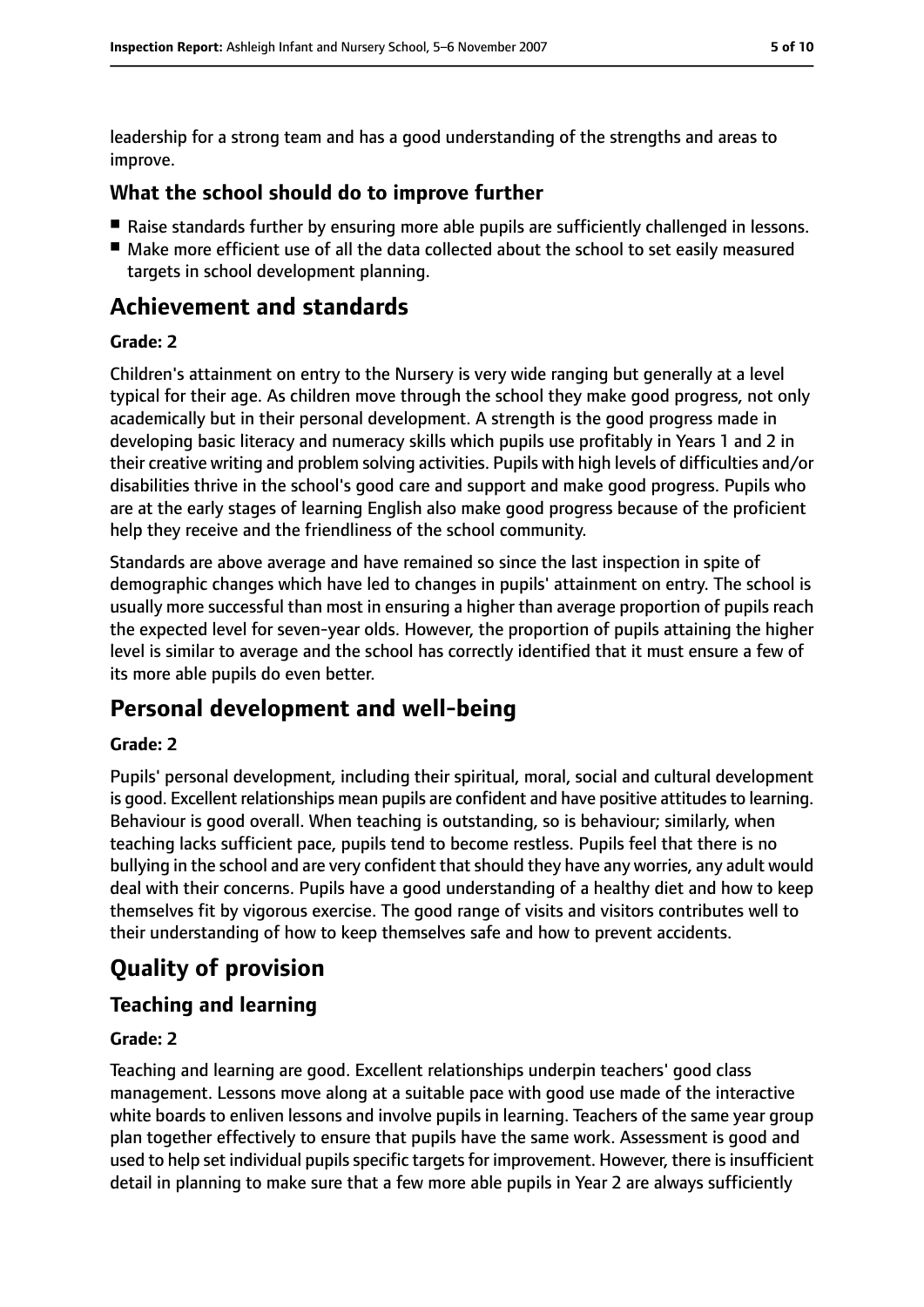challenged. Proficient teaching assistants are deployed effectively and have a positive impact on the good personal and academic progress made by pupils with high levels of need.

#### **Curriculum and other activities**

#### **Grade: 3**

The curriculum is satisfactory and developing well. The school is reorganising its curriculum to make better links between subjects. The success of the venture is obvious in the Foundation Stage and Year 1, where teachers have developed interesting topics and themes and pupils are very enthusiastic about learning. A start has been made in Year 2 in continuing the good development but there is still some way to go.

Curriculum provision for pupils with learning difficulties and/or disabilities is very effective. The wide range of extra-curricular activities and school clubs are well attended, much enjoyed by the pupils and make a good, and significant, contribution to pupils' enjoyment and achievement.

### **Care, guidance and support**

#### **Grade: 2**

The quality of care, guidance and support is good. Staff know individual pupils very well and any sign of unhappiness or learning difficulty is noted quickly and productive action taken. The school has good links with specialist services. Individual education plans are carefully planned to ensure pupils make good progress. Arrangements for safeguarding pupils meet the latest government requirements and procedures for child protection are very thorough. A significant strength of the school is the good links with parents. Home visits before children start in the Nursery are valued by parents and ensure a smooth start to school. Regular and productive links with the junior school help towards a good transition to the next stage of education.

## **Leadership and management**

#### **Grade: 2**

Leadership and management are good with a strong commitment from all staff and governors to further improvement. The senior management team and governors share the headteacher's clear vision for a school with high standards and where every family matters. Governors have developed their role well since the last inspection and, together with the senior management team, they have a good understanding of the school's strengths and areas to improve. Through a good range of assessments, observation of teaching and looking at pupils' work, the team collects a comprehensive range of data which is used to set challenging targets for raising standards. However, this data is not being used as efficiently as it might in terms of providing easily measured targets within the school development plan so that all concerned with the school have a clear picture of expected improvements. The school has a strong and successful commitment to inclusion. The special educational needs coordinator provides good leadership for a team of teaching assistants and supports all staff very efficiently with her good management systems.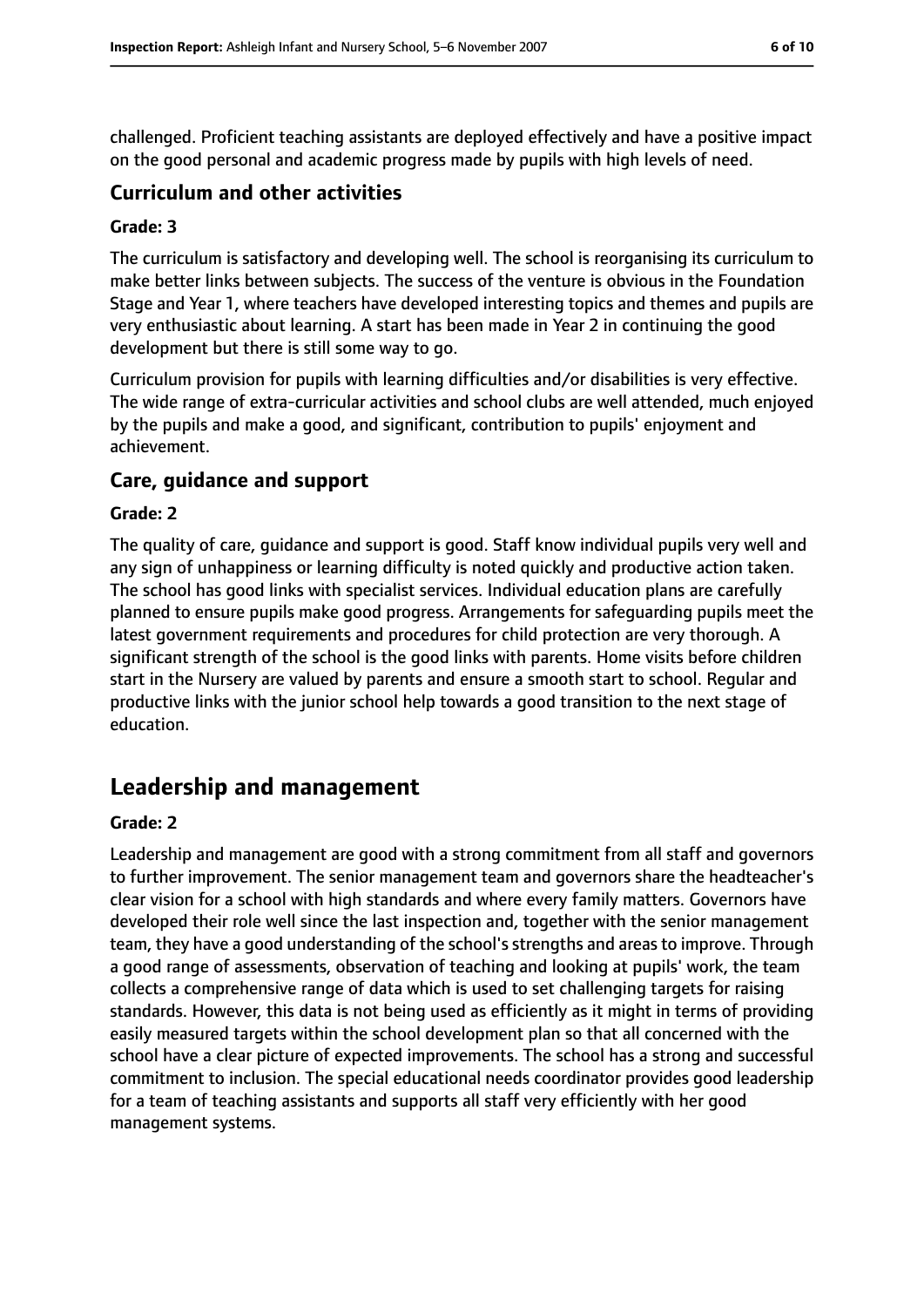**Any complaints about the inspection or the report should be made following the procedures set out in the guidance 'Complaints about school inspection', which is available from Ofsted's website: www.ofsted.gov.uk.**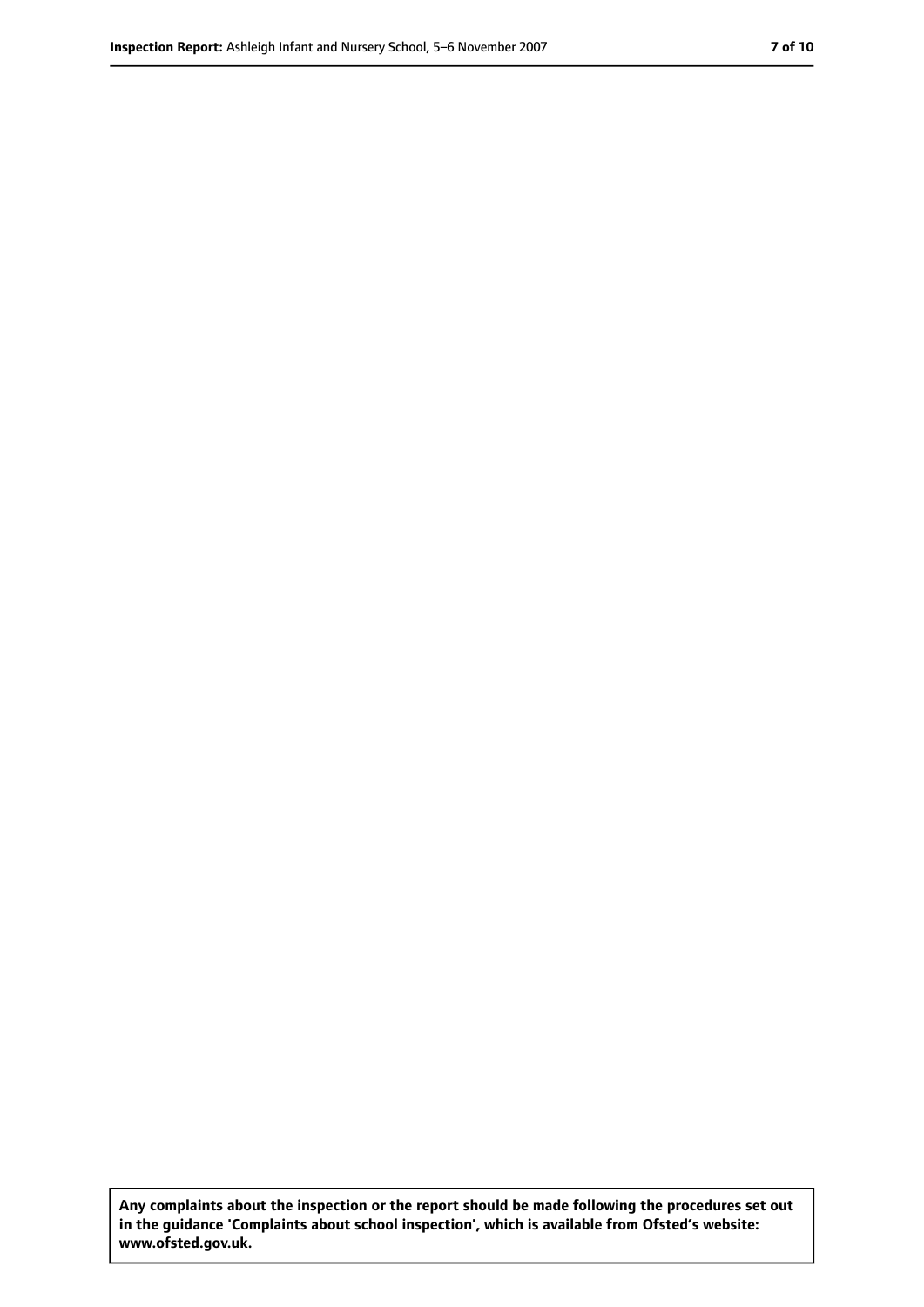## **Inspection judgements**

| $\dot{~}$ Key to judgements: grade 1 is outstanding, grade 2 good, grade 3 satisfactory, and | <b>School</b>  |
|----------------------------------------------------------------------------------------------|----------------|
| arade 4 inadequate                                                                           | <b>Overall</b> |

## **Overall effectiveness**

| How effective, efficient and inclusive is the provision of education, integrated<br>care and any extended services in meeting the needs of learners? |     |
|------------------------------------------------------------------------------------------------------------------------------------------------------|-----|
| Effective steps have been taken to promote improvement since the last<br>inspection                                                                  | Yes |
| How well does the school work in partnership with others to promote learners'<br>well-being?                                                         |     |
| The effectiveness of the Foundation Stage                                                                                                            |     |
| The capacity to make any necessary improvements                                                                                                      |     |

#### **Achievement and standards**

| How well do learners achieve?                                                                               |  |
|-------------------------------------------------------------------------------------------------------------|--|
| The standards <sup>1</sup> reached by learners                                                              |  |
| How well learners make progress, taking account of any significant variations between<br>groups of learners |  |
| How well learners with learning difficulties and disabilities make progress                                 |  |

## **Personal development and well-being**

| How good is the overall personal development and well-being of the<br>learners?                                  |  |
|------------------------------------------------------------------------------------------------------------------|--|
| The extent of learners' spiritual, moral, social and cultural development                                        |  |
| The extent to which learners adopt healthy lifestyles                                                            |  |
| The extent to which learners adopt safe practices                                                                |  |
| How well learners enjoy their education                                                                          |  |
| The attendance of learners                                                                                       |  |
| The behaviour of learners                                                                                        |  |
| The extent to which learners make a positive contribution to the community                                       |  |
| How well learners develop workplace and other skills that will contribute to<br>their future economic well-being |  |

### **The quality of provision**

| How effective are teaching and learning in meeting the full range of the<br>learners' needs?          |  |
|-------------------------------------------------------------------------------------------------------|--|
| How well do the curriculum and other activities meet the range of needs<br>and interests of learners? |  |
| How well are learners cared for, guided and supported?                                                |  |

 $^1$  Grade 1 - Exceptionally and consistently high; Grade 2 - Generally above average with none significantly below average; Grade 3 - Broadly average to below average; Grade 4 - Exceptionally low.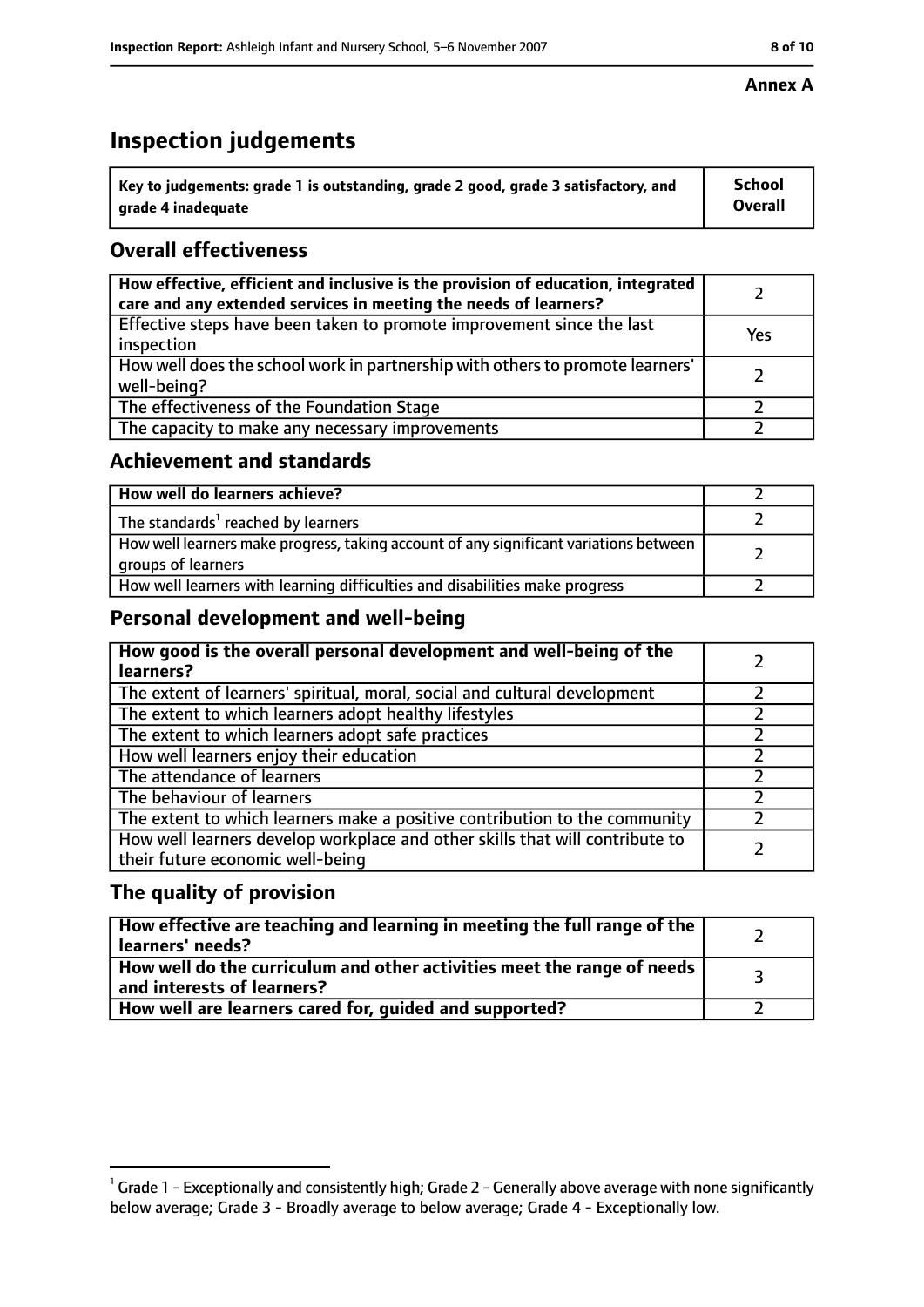# **Leadership and management**

| How effective are leadership and management in raising achievement<br>and supporting all learners?                                              |     |
|-------------------------------------------------------------------------------------------------------------------------------------------------|-----|
| How effectively leaders and managers at all levels set clear direction leading<br>to improvement and promote high quality of care and education |     |
| How effectively leaders and managers use challenging targets to raise standards                                                                 |     |
| The effectiveness of the school's self-evaluation                                                                                               |     |
| How well equality of opportunity is promoted and discrimination tackled so<br>that all learners achieve as well as they can                     |     |
| How effectively and efficiently resources, including staff, are deployed to<br>achieve value for money                                          | 7   |
| The extent to which governors and other supervisory boards discharge their<br>responsibilities                                                  | 7   |
| Do procedures for safequarding learners meet current government<br>requirements?                                                                | Yes |
| Does this school require special measures?                                                                                                      | No  |
| Does this school require a notice to improve?                                                                                                   | No  |